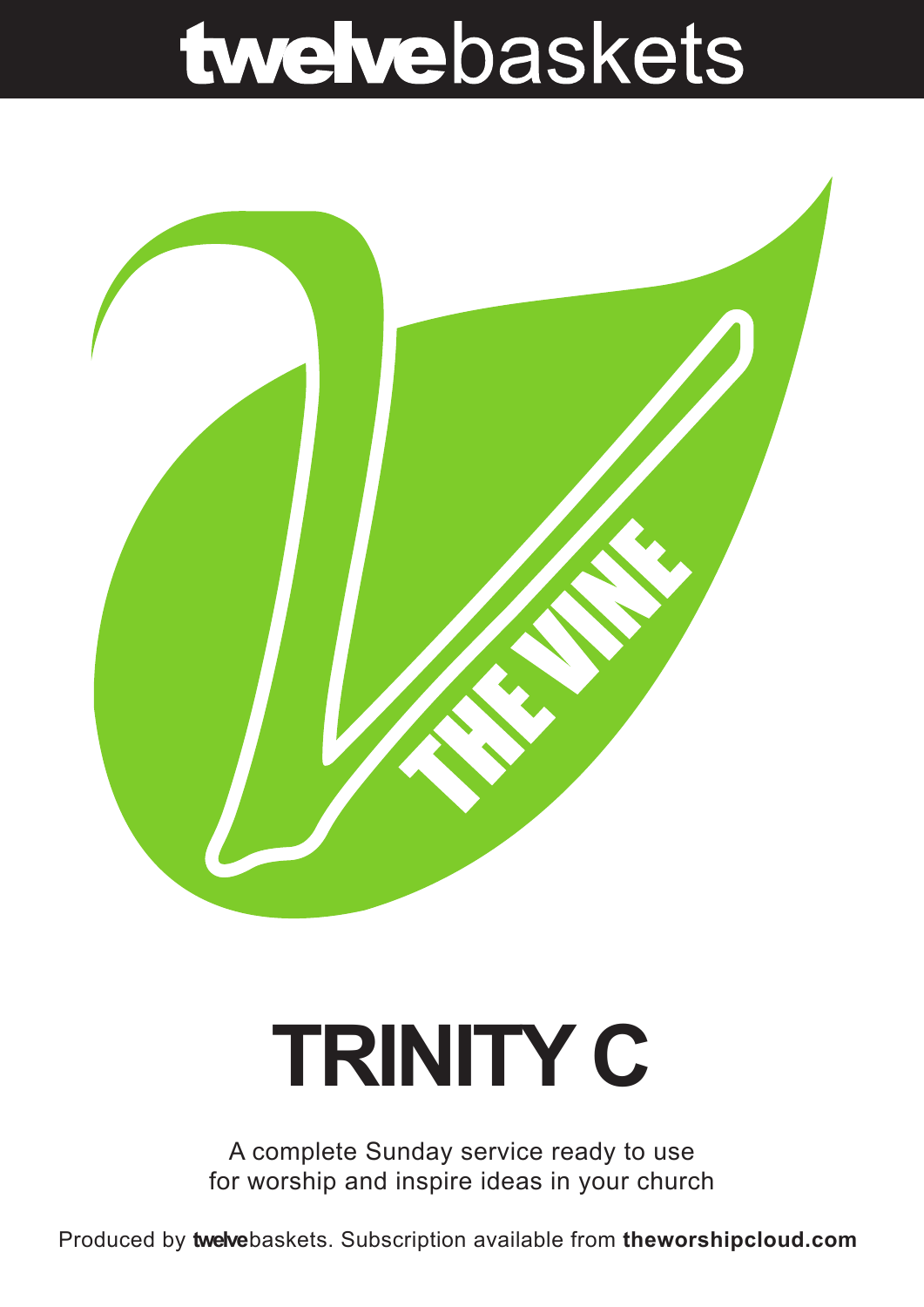**Trinity Sunday - Year C**  12th June 2022

### **Order of Service**

Call to worship **Hymn: 155 STF – Come Holy Ghost, our hearts inspire OR 45 STF – Earth's creator, everyday God (verses 1,9,10 and 11)** Opening Prayers The Lord's Prayer All Age Talk **Hymn: 490 STF – Being of beings, God of love OR 371 STF – Breathe on me, Spirit of Jesus**  Readings: Proverbs 8:1-4,22-31; Psalm 8; Romans 5:1-5; John 16:12-15 **Hymn: 764 STF – We believe in God the Father OR 726 STF – Come to us, creative Spirit**  Reflections on the readings **Hymn: 112 STF – O Lord, our Lord, throughout the earth OR 682 STF – God of grace and God of glory Intercessions** Offering / collection Blessing the offering **Hymn: 400 STF – Wind of God, dynamic Spirit OR 641 STF – When circumstances make my life Blessing** 



**Many more resources and inspiration for this week's lectionary, leading worship and other church use are available on www.theworshipcloud.com.**

Copyright for content is retained by the original author / contributor.



### **www.theworshipcloud.com**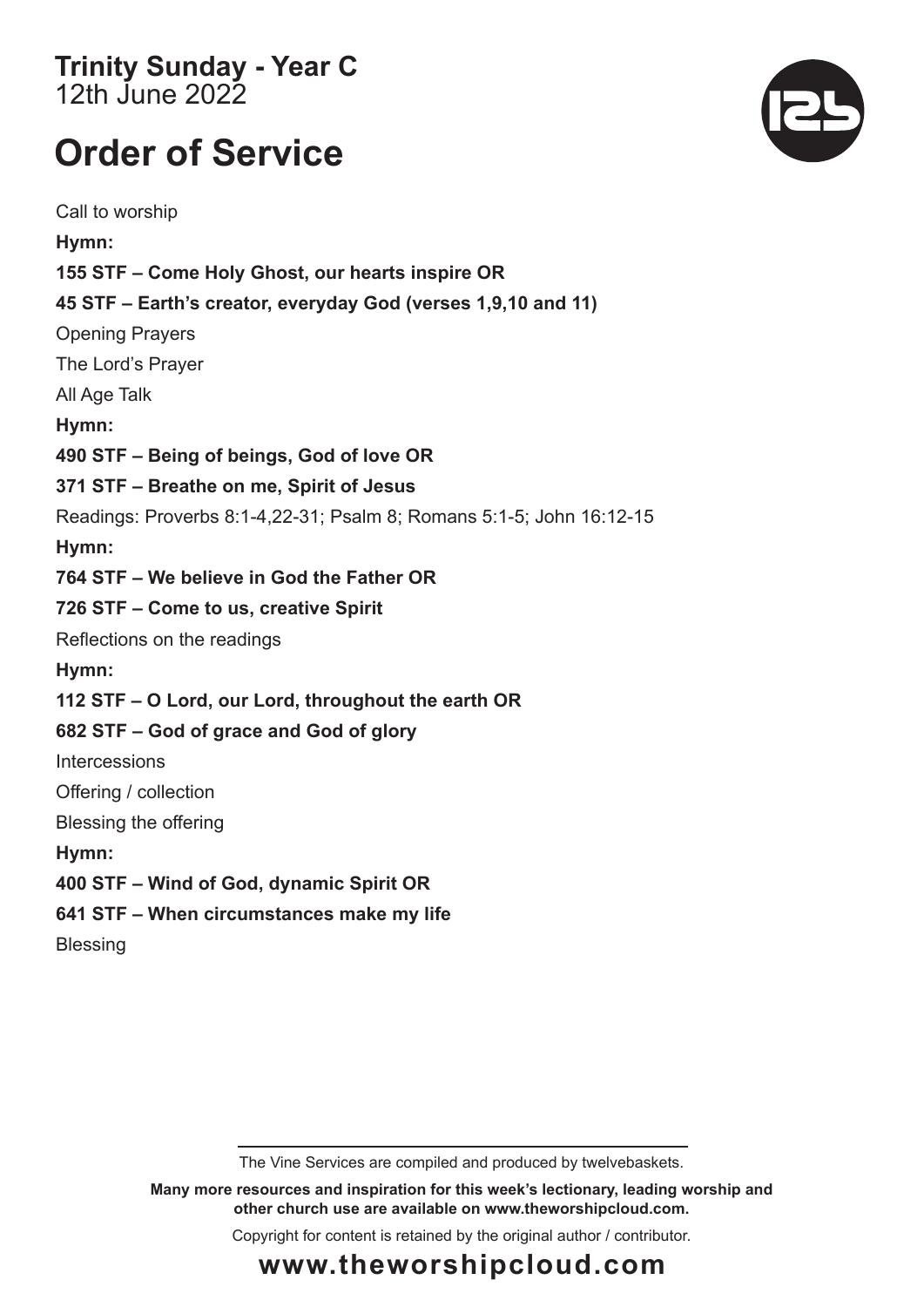#### **Call to worship**

The God who is God of relationship,

Invites you into relationship today.

On this Trinity Sunday, when we give thanks for the three-in-oneness of our God. Show us how to build, cherish and nurture those relationships in our own lives, And show us how to worship you.

<span id="page-2-0"></span>Amen 1

#### Hymn:

155 STF - Come Holy Ghost, our hearts inspire OR 45 STF – Earth's creator, everyday God (verses 1,9,10 and 11)

#### **Opening Pravers**

Prayers of thanksgiving

Majestic creator,

In love you formed the heavens and the earth

And your works declare your glory

Thank you for giving us such beauty to behold

And a rich landscape to take delight in.

We respond to the good gifts of your creation

With thanksgiving and praise

For you alone deserve the glory,

Amen.

Father, Son and Holy Spirit Perfect in unity and love Thank you for pouring your love into your creative works And for revealing who you are in your redemptive acts. We glorify your name and rejoice in all you are

Amen.

A prayer of confession

Heavenly Father.

We confess that we have not loved you, our neighbours and our world like we ought We have failed in the things we have said and done And in the things we have neglected to say and do.

We have not sought your kingdom first

But instead invested in our own selfish desires.

Through your Holy Spirit, give us the strength to change our ways

Living by the example of your Son, as ones made in your image and for your glory.

**IPause1** 

 $1$  Call to Worship written by Tim Baker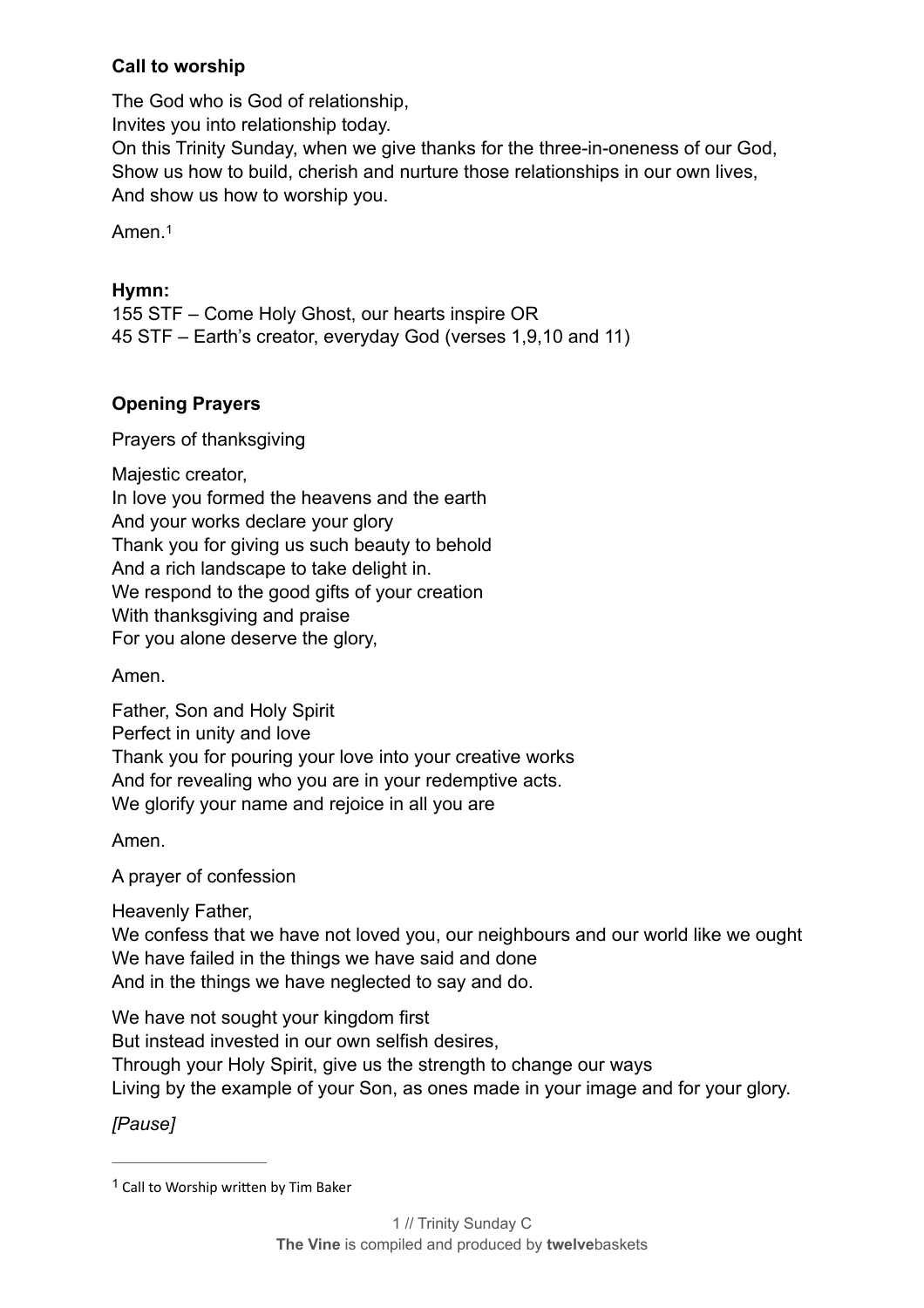In the stillness, we hear your reassurance, reminding us that we are loved, forgiven and set free. And for that we praise you this day, Lord.

<span id="page-3-1"></span>Amen.*[2](#page-3-0)*

#### **We say together the Lord's Prayer**

#### **All Age Talk**

*Instead or as well as this talk, you could:* 

- *Invite people to create a trinity symbol, this could be printing out images of a shamrock or Celtic Trinity symbols for people to colour in and decorate.*
- *Papier-mâché: Get balloons and cut up square pieces of blue and green crepe paper to be glued to the blown-up balloon to create a globe. They can write on the globe, or a tag fixed to the globe – Wisdom: I was daily his delight, rejoicing before him always, rejoicing in his inhabited world and delighting in the human race.*

We have all been through a very unique time in the past two years haven't we? The lockdowns meant that we have been at our homes more than usual. So maybe it feels a little bit strange when we spend time away from someone that we love.

Maybe you had a sleepover, or a trip where you weren't in your home. You might miss the people that you're separated from in those circumstances, right? It's challenging.

Have you ever taken something with you to remind you of those loved ones? Or, if you've gone away from home, have you taken something that felt like home? Perhaps you have a special blanket or stuffed animal that does this job, comforting you and reminding you of things and people you love. Those things that we bring help us to remember what we have left behind, which in turn brings comfort.

Did you know that Jesus did something similar for us? Before He died, He told His disciples that He was going to send them a special helper. He said that He would be physically gone, and they wouldn't see Him, but that He wasn't leaving them forever. Jesus said He would give His spirit to comfort.

That message was not just for the disciples, but it's for us, too! We don't see God with our eyes, but we know that His Spirit lives in us, and we can feel that. The Holy Spirit helps us to pray, guides us, and comforts us. We know that God is present always.

<span id="page-3-0"></span>Opening prayers written by Claire Welch *[2](#page-3-1)*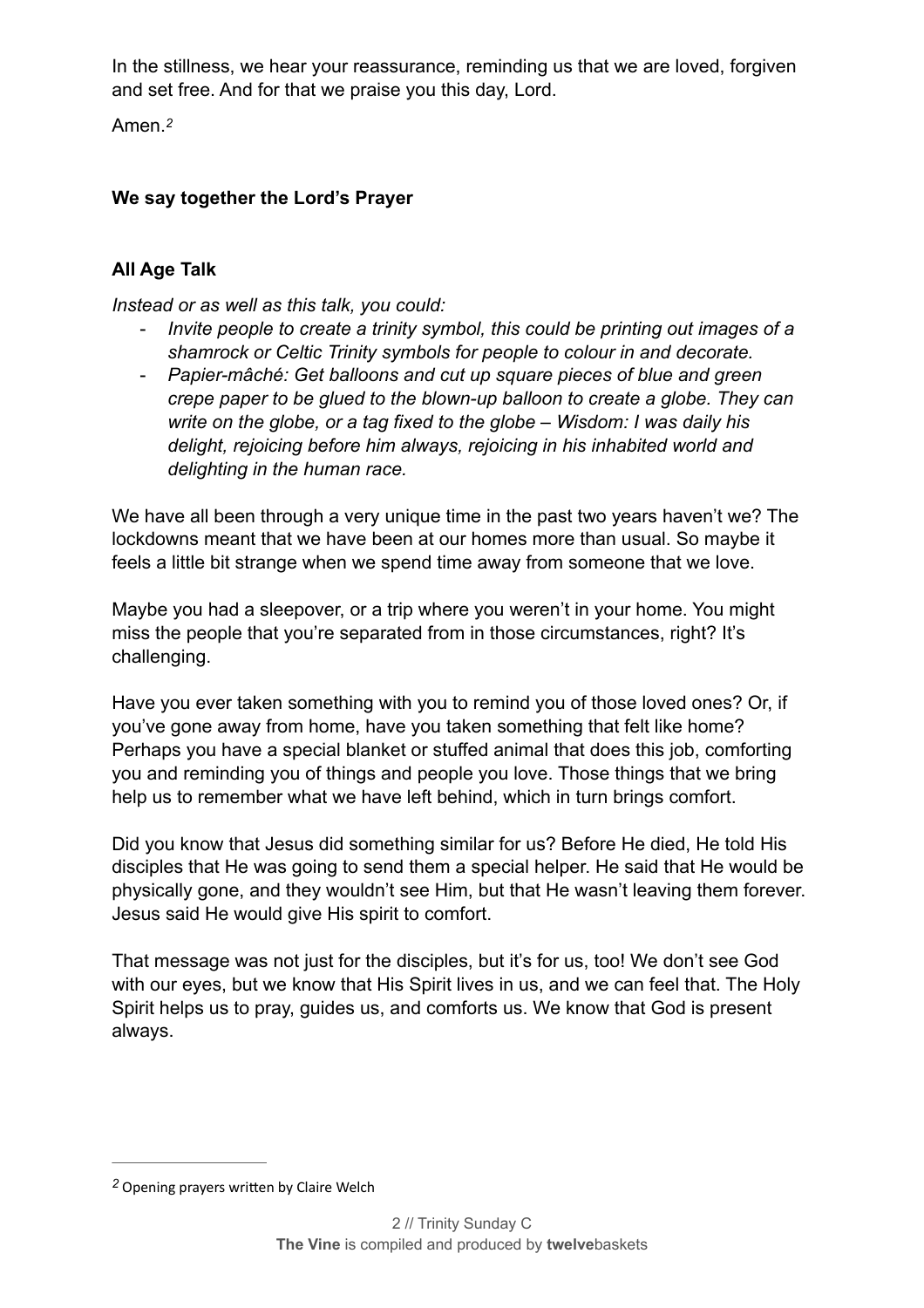Let us pray.

Lord, help us to remember that wherever we go that the Holy Spirit is there to comfort and help us. Amen.[3](#page-4-0)

<span id="page-4-1"></span>

#### **Hymn:**

490 STF – Being of beings, God of love OR 371 STF – Breathe on me, Spirit of Jesus

**Readings**: Proverbs 8:1-4,22-31; Psalm 8; Romans 5:1-5; John 16:12-15

**Hymn:** 764 STF – We believe in God the Father OR 726 STF – Come to us, creative Spirit

#### **Reflections on the reading**

*After each of the short reflections in this message, there are a couple of questions. You might choose to invite the congregation to reflect on these on their own (perhaps playing some gentle music in the background while they do so), or you might invite them to break into small groups to discuss them, or even have the discussion as a whole congregation.*

In Proverbs 8:1-4, wisdom is personified as a woman who seeks to be heard by all. She positions herself on the heights to enable her voice to travel down to the roads. She positions herself at the crossroads, in the hustle and bustle of the busy parts of town. She positions herself at the gates, where she can be heard by the decision makers. This town is full of wisdom's voice, they cannot say they didn't hear her.

Where is wisdom's voice today? And how open are we, and our decision makers, to it?

Proverbs 8:22-31 looks at the theme of wisdom's involvement in creation. Much scholarly debate has occurred to identify who she is. Does she represent the Torah? Does she give a pre-incarnation appearance of the second person in the Trinity? Is she God's Spirit (Irenaeus)? Or should she not be limited to one thing or person, but be seen to be woven into all acts related to creation? Before anything is created, wisdom is there. Creation is formed skilfully with wisdom's integral involvement. Implied in this is that it is possible to discern something of God's wisdom in our study of creation. Often science and religion are pitted against each other, but this passage helps us to see how well related they are. Science should lead us to a greater understanding of God. A picture of celebration is created with God finding delight in wisdom and wisdom finding delight in God and his creation. There is something playful and enjoyable in these descriptions that remind us of the pleasure God gets from his creation. This challenges us to be wise in how we interact with creation, that

<span id="page-4-0"></span><sup>&</sup>lt;sup>[3](#page-4-1)</sup> All Age Talk written by Matthew Forsyth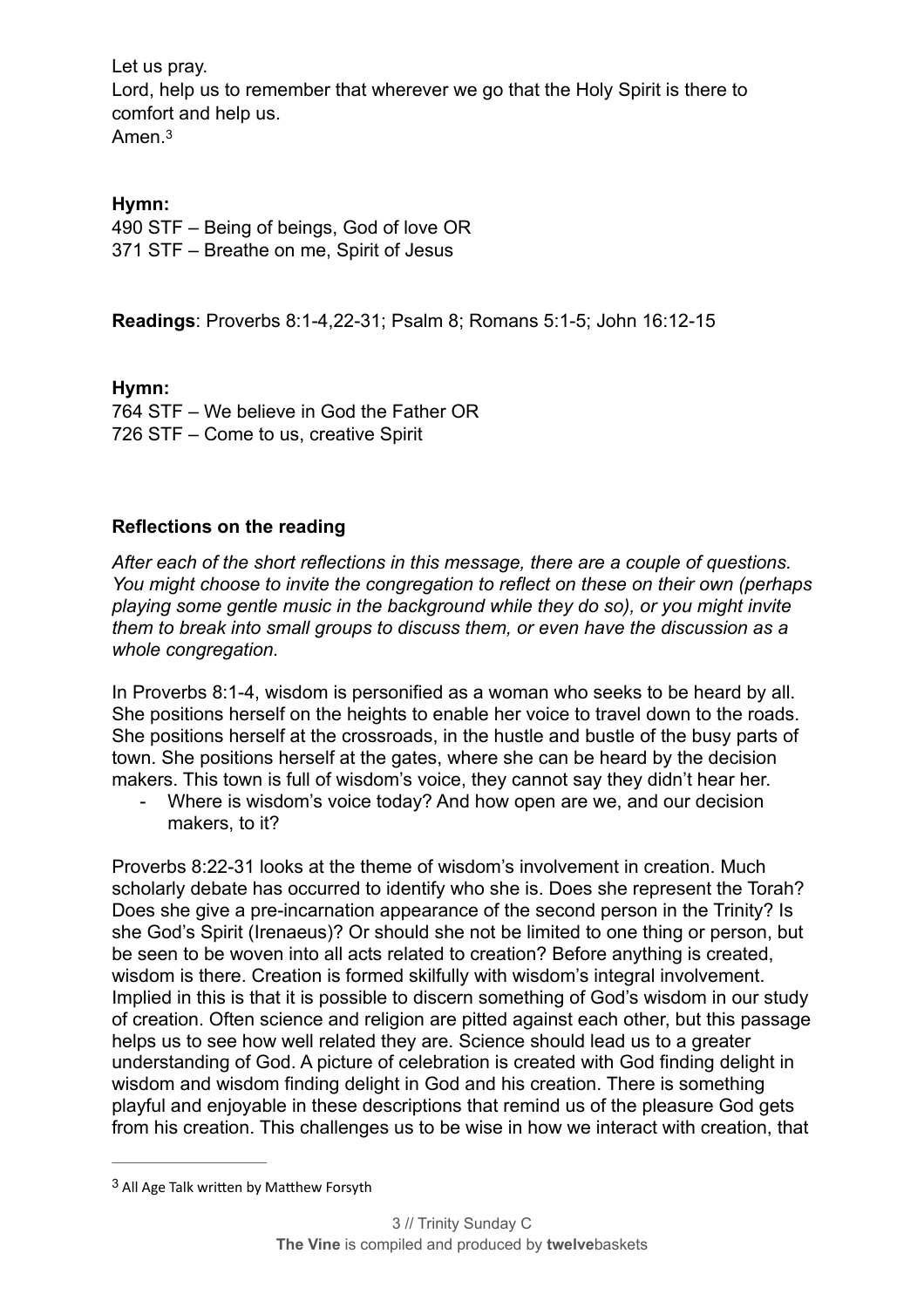we delight in the wonderful gift it is and act in ways that promotes its healthy flourishing.

- How has science and the study of creation helped you to gain greater understanding of God and his wisdom?
- In what ways do you delight in God's creation?

#### Psalm 8

Psalm 8 is a beautiful wisdom psalm that is full of wonder and thanksgiving. The psalmist begins and ends his poetry with the same refrain, drawing our attention to the majesty of God. The writer describes something of the human situation, that as we look to the skies above us and the vast world around us, we sense the transcendent. Something beyond us, greater than us, in existence. The writer knows that this something is God.

- What moments of transcendence have you experienced?
- Where do you go to be drawn into a place of wonder?

On reflecting on God's wonderful works, he marvels at the fact that such a God cares for mere mortals, humans, each one of us. Amazingly, God has given us a wonderful role and an exalted position in his creation. Of all creatures, humans are made in God's image, and he has crowned us with glory and honour. We have an important function in creation, to rule over it, reflecting the kingly rule of love and care displayed by our Creator.

- What does it mean to you that God is mindful of you and cares for you?
- In what ways do we fulfil our role well and in what ways do we fall short?

#### Romans 5:1-5

Paul has made the case in the first chapters of the letter that we, both Jews and Gentiles, are justified by faith. Such faith enables us to have peace with God. We are no longer in a state of rebellion against God, no longer setting ourselves up as his enemies, but in Christ, we experience reconciliation with God. This means that we get access to God, to stand in his presence and, thanks to Jesus, we will be glorified as co-heirs with him. But we continue to live in a world rebelling against him, and this is why as his followers we can expect to suffer. Yet this suffering does not crush us or defeat us, because God's grace is at work in us, and his power is giving us inner strength to endure, and this endurance produces character. In our afflictions we have the character to remain faithful, as we take refuge in God and lean on him. This is why hope is produced because God reveals to us that he is present and active in our lives now, and this gives us hope for our future with him. The experience described by Paul is of 'God's love has been poured into our hearts through the Holy Spirit.' No matter what we face or how hard it gets, God gives us his love, a love that immerses our heart, our very core, our very being. God's love holds us and sustains us in all situations that we face. [If you are focusing on Trinity Sunday, you may wish to acknowledge how the different roles the persons in the God head relate to our salvation in this passage e.g. the work of Jesus reconciling us to the Father and giving us access to him, and the love of the Father being made known to us through the Holy Spirit.]

- What are your experiences of living in a world rebelling against God?
- Discuss the times when you have felt God's love with you in times of suffering?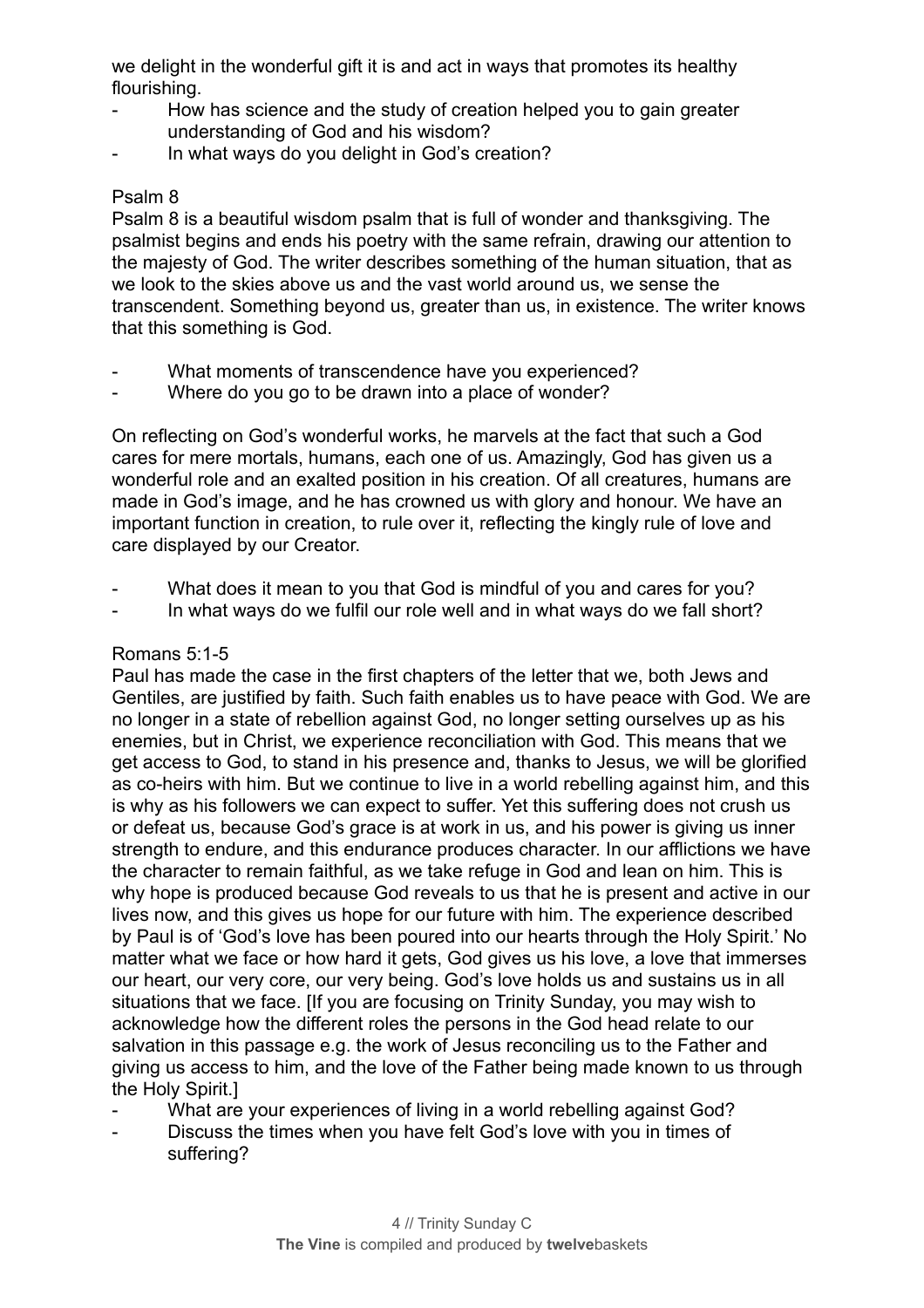#### John 16:12-15

The disciples were not ready to hear all that Jesus had to teach them. Perhaps this is because certain events had to unfold, such as Jesus' death, resurrection, and exaltation, before they were able to grasp their full meaning, or perhaps they would find the information overwhelming and emotionally upsetting. Jesus' response reminds us that he is kind to us and attentive to our needs. The events to occur are not just regular events, they are extraordinary and world altering. To understand them they need God's help, the person of the Holy Spirit to reveal it to them. In this passage the Spirit of truth will carry on Jesus' role of teacher. The Spirit will not speak on his own, the message to be told and the truth to be revealed, has a trinitarian origin. For all that the Father has, also belongs to Jesus, and Jesus says the Holy Spirit will share what belongs to them. This reveals something of the inner working and intimacy between the persons of the Trinity. Just as Jesus has sought to bring glory to the Father, the Spirit will bring glory to Jesus.

- In what ways has Jesus been kind to you and attentive to your needs?
- <span id="page-6-1"></span>How has the Holy Spirit been at work in revealing truth to you?<sup>[4](#page-6-0)</sup>

#### **Hymn:**

112 STF – O Lord, our Lord, throughout the earth OR 682 STF – God of grace and God of glory

#### **Prayers of intercession**

Creator God, We pray for our leaders and all those in decision making positions.

May they seek your guidance and wisdom.

In the stillness, let wisdom speak And all who hear her respond.

#### *[Hold a moment of quiet]*

Creator God, We thank you for scientists and all those seeking to understand your world and are acting to make it flourish.

May barriers to their work be removed and new discoveries found.

In the stillness, let wisdom speak And all who hear her respond.

*[Hold a moment of quiet]*

Creator God, Move us to care for your creation in a way that reflects your love.

<span id="page-6-0"></span>[<sup>4</sup>](#page-6-1) Reflection written by Claire Welch